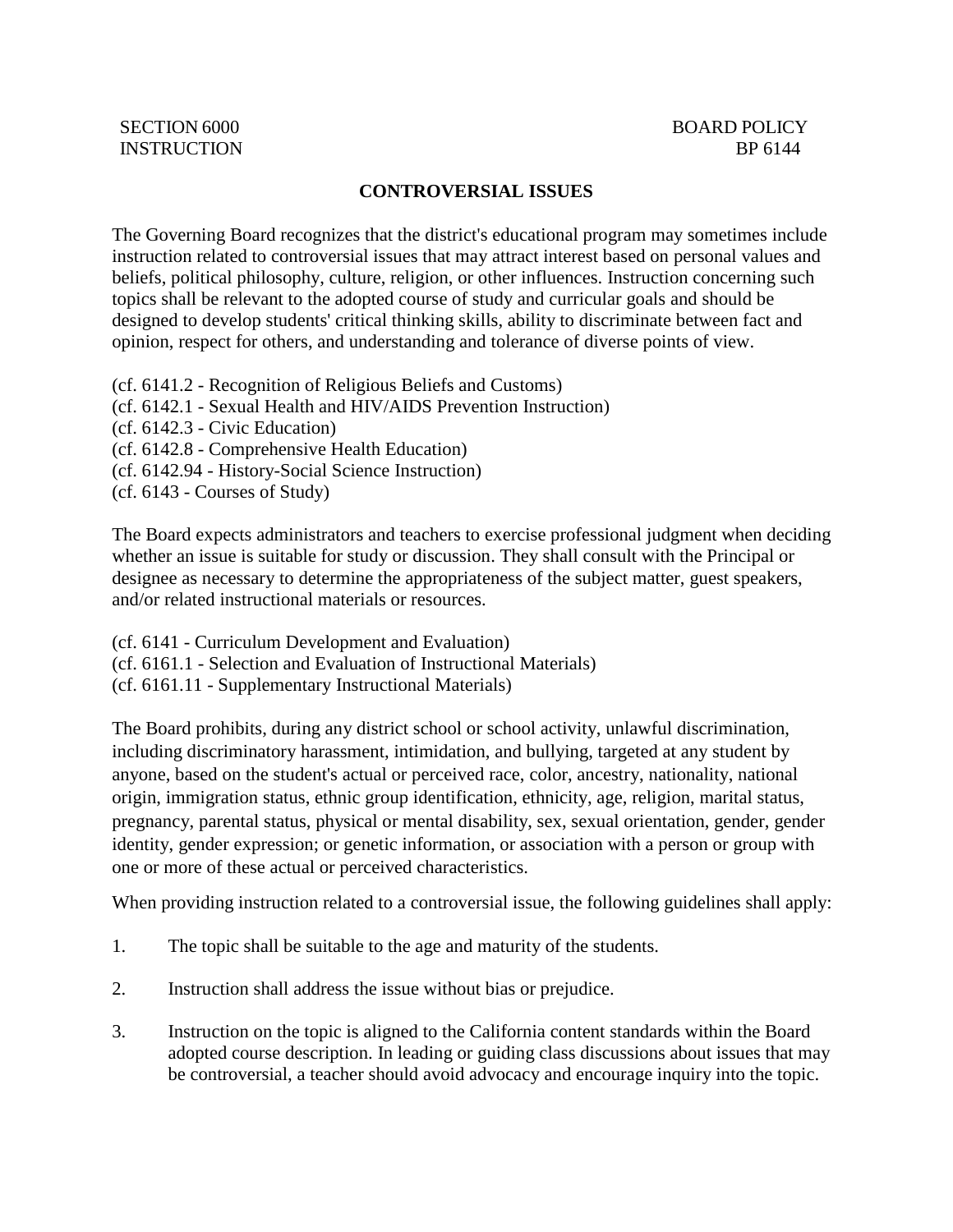- 4. When instruction becomes advocacy the principal or designee may request teachers refrain from sharing personal views on controversial topics.
- 5. Students shall be assured of their right to form and express an opinion without jeopardizing their grades or being subject to discrimination, retaliation, or discipline, provided their verbal and written statements and/or body language does not constitute harassment, threats, intimidation, or bullying or is otherwise unlawful
- (cf. 5022 Student and Family Privacy Rights)
- (cf. 5121 Grades/Evaluation of Student Achievement)
- (cf. 5145.2 Freedom of Speech/Expression)
- (cf. 6145.5 Student Organizations and Equal Access)
- 6. Students shall be informed of conduct expected during such instruction, norms for discussion, and the importance of listening as well as considering of the opinions of others.
- (cf. 5131 Conduct)
- (cf. 5131.2 Bullying)
- (cf. 5137 Positive School Climate)
- 7. Adequate information, aligned to the California content standards and Board adopted course description shall be provided to help students objectively analyze and evaluate the issue and draw their own conclusions.
- 8. Instruction shall not reflect adversely upon persons because of their race, ethnicity, national origin, sex, sexual orientation, gender identity or expression, disability, religion, or any other basis prohibited by law.
- (cf. 0410 Nondiscrimination in District Programs and Activities)
- (cf. 5145.3 Nondiscrimination/Harassment)
- (cf. 5145.9 Hate-Motivated Behavior)
- 9. The subject matter of the instruction shall not otherwise be prohibited by state or federal law.
- 10. When a guest speaker is invited to make a presentation related to a controversial issue, the principal or designee and teacher shall notify them of this policy and the expectations and goals regarding instruction on controversial issues. If an issue has two definitive sides and the guest speaker is presenting only one perspective on an issue, the teacher shall be responsible for ensuring that students also consider information on opposing viewpoints.
- (cf. 6145.8 Assemblies and Special Events)